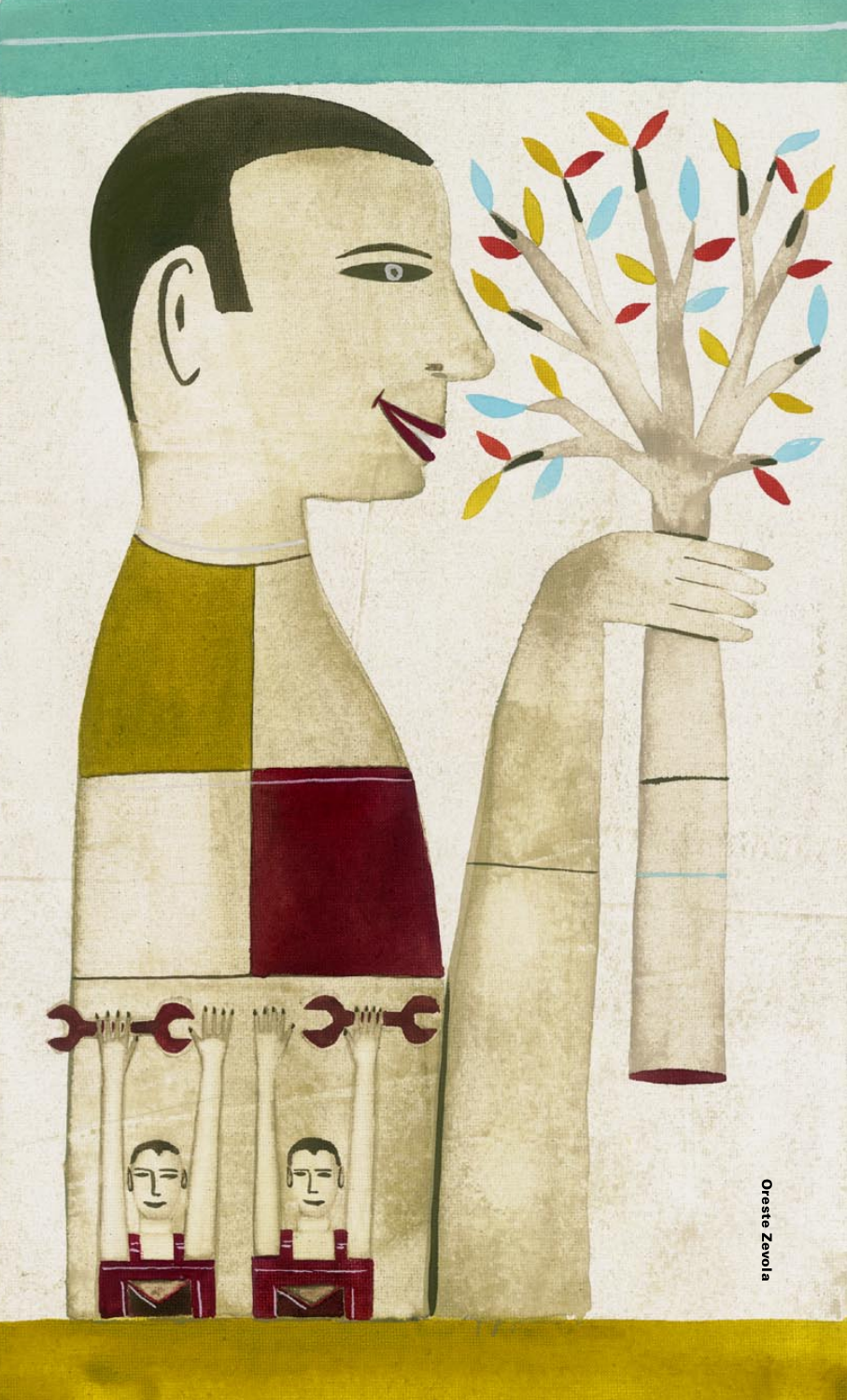# The power of productivity

Poor countries should put their consumers first.

William W. Lewis

After the Second World War, a vast array of international and national institutions—the United Nations, the World Bank, the International Monetary Fund, and a host of nongovernment and government aid organizations was created to better the lot of the world's poor. Conventional wisdom came to hold that improvements in infrastructure, technology, capital markets, education, and health care would eliminate the stark distinctions between rich and poor nations.<sup>1</sup> Fifty years and billions of dollars later, this wisdom has proved wrong.

At the beginning of the 1990s, the Soviet Union's fall precipitated a new conventional wisdom. This "Washington consensus" focused heavily on macroeconomic policies, such as flexible exchange rates, low inflation, and government solvency, while also embracing microeconomic elements for instance, price decontrol, privatization, and good corporate governance and market regulation. Market reform swept through the world, including countries as diverse as Argentina, Brazil, India, Mexico, New Zealand, Poland, and Russia. Most were thought to be doing virtually everything needed to spark rapid growth.

But once again the results were disappointing. By the end of the 1990s, most of these countries' growth rates had returned to levels so low that the profile of the global economic landscape wasn't changing at all. Today more than

<sup>1</sup>For more on the failure of development economics, see William Easterly, *The Elusive Quest for Growth: Economists' Adventures and Misadventures in the Tropics*, Cambridge, Massachusetts: MIT Press, 2002.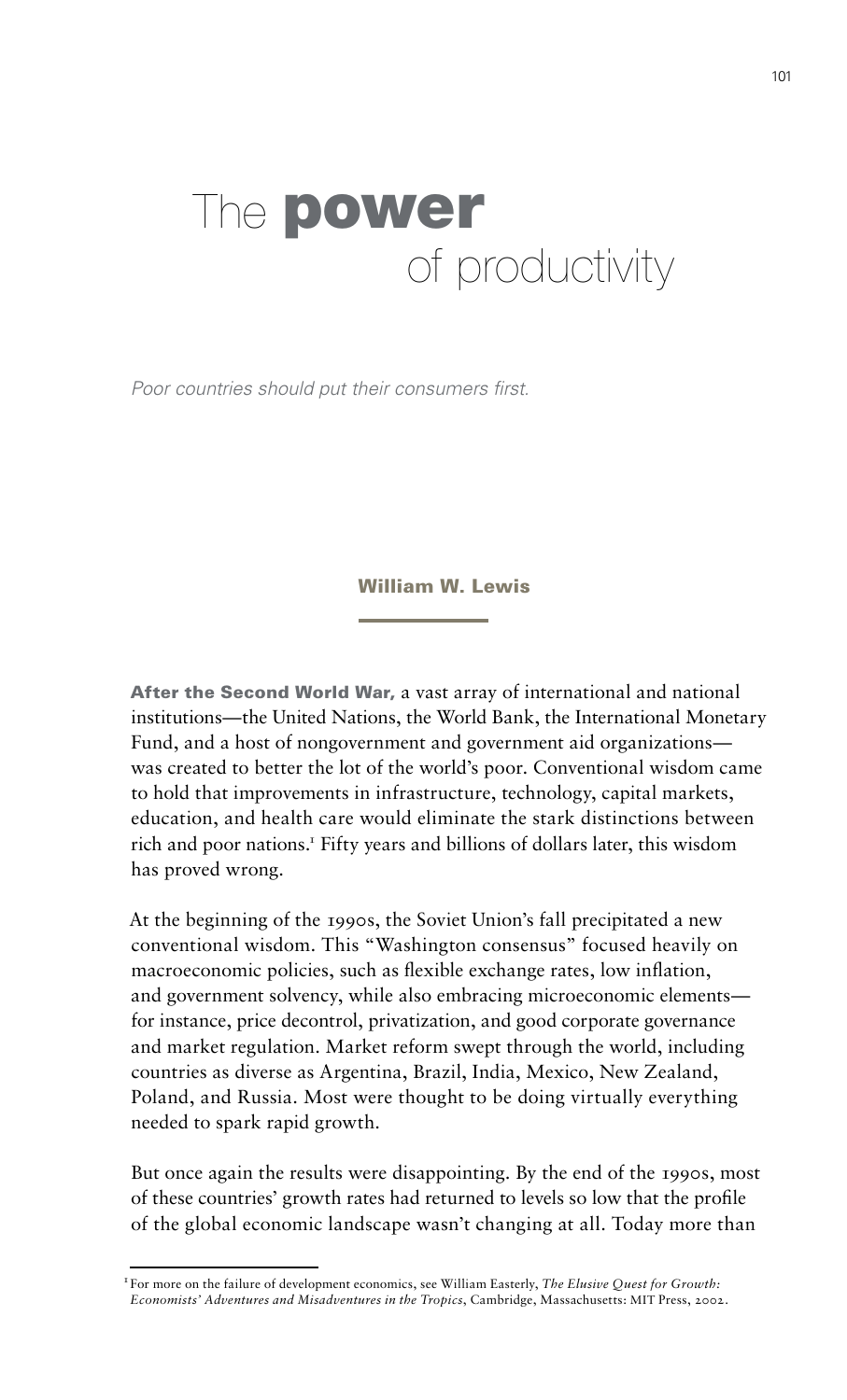80 percent of the world's people still get by on less than a quarter of the average income in rich countries, much as they did 50 years ago.

Even worse, only a handful of countries, having moved out of dire poverty into the middle ground, enjoy a real prospect of joining the rich ones (Exhibit 1). This failure is worrisome because it means that today's poor countries will probably be poor 20 years from now. Economic development is a slow process. Even if poor countries grew at the extraordinary rate of 7 percent a year, it would take them 50 years to catch up. At *current* rates, it would take them a couple of centuries-if they ever did. As the tenacity of oppressive regimes and the rise in terrorism in these poor countries amply demonstrate, this gap between rich and poor is a major threat to global stability.

Conventional solutions have failed because they don't address the real causes of persistent poverty. The Washington consensus, like the 50 years of development economics before it, is grounded in an analysis of economies at the aggregate level. But that's like trying to learn about the physical universe by using only the telescopes of astronomy; most real understanding



Source: World Bank; McKinsey analysis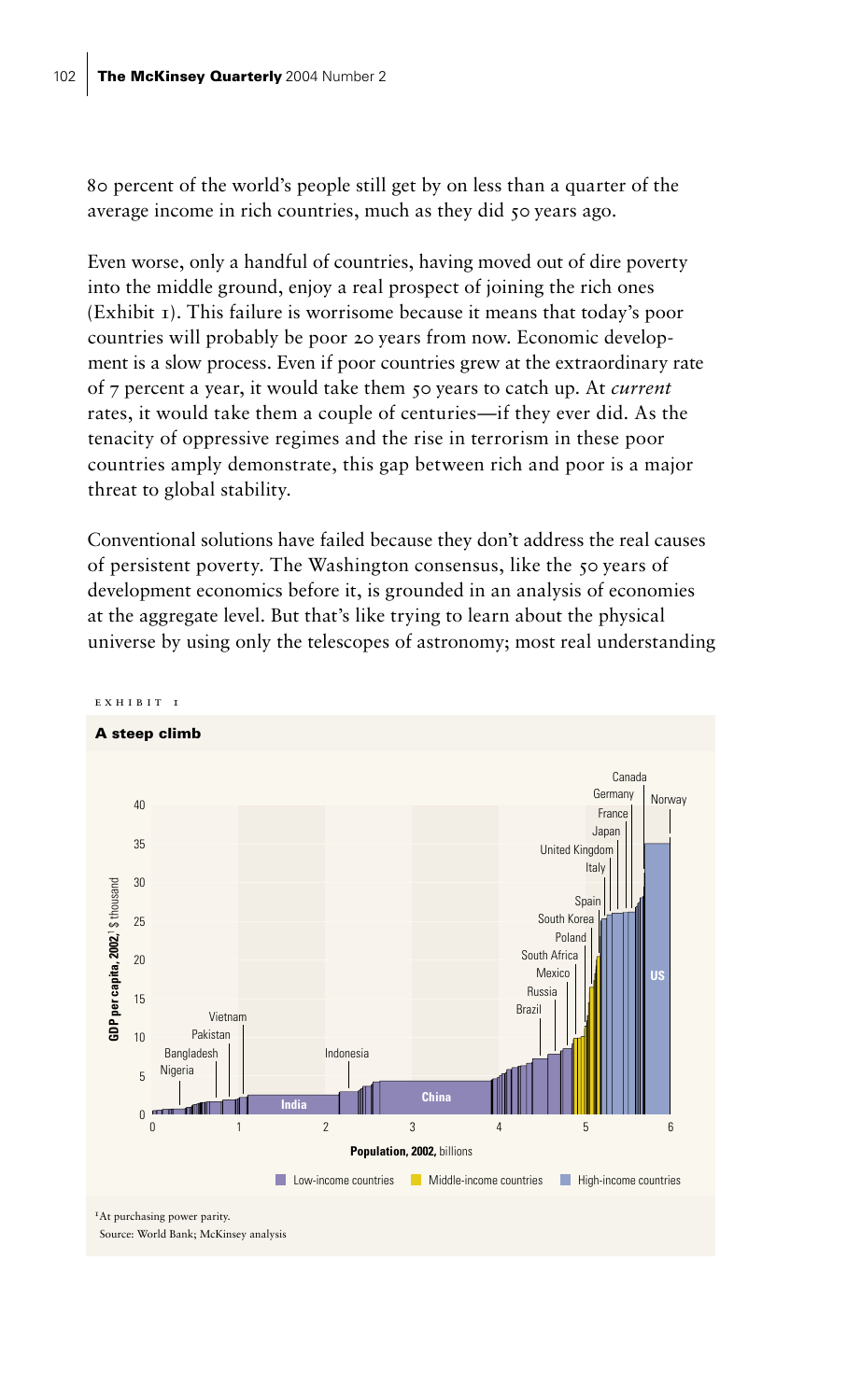in physics has actually come from studying the interaction of the tiniest particles in the universe. In economics, it is necessary to understand why individual companies operate as they do, since they are the ultimate sources of growth and job creation. Most economists can't afford the time and resources needed to look, in detail, at the way an entire country's economy works. They rely instead on broad national data sets and complex econometric tools that yield qualified answers at best.

At the McKinsey Global Institute (MGI) we have had, since 1990, the luxury of studying the dynamics and evolution of a representative group of industries in 13 countries: Australia, Brazil, France, Germany, India, Japan, the Netherlands, Poland, Russia, South Korea, Sweden, the United

Economists must understand how individual companies—the sources of job growth—function

Kingdom, and the United States. In each, we analyzed the performance of 6 to 13 industries and compared it with the performance of the same industries in a handful of other countries.

Our work is thus based on detailed studies of individual businesses, from state-of-the-art auto plants to black-market street vendors. It builds an understanding of the economy from the ground up, not the top down a grassroots rather than a bird's-eye view.

This research has produced a new and unexpected understanding of the persistence of income disparities among nations. Economic progress depends on increasing productivity, which depends on undistorted competition. When government policies limit competition, even unintentionally, more efficient companies can't replace less efficient ones. Economic growth slows and nations remain poor.

## It's productivity

GDP per capita is widely regarded as the best single measure of economic well-being.<sup>2</sup> That measure is simply labor productivity (how many goods and services a given number of workers can produce) multiplied by the proportion of the population that works. This proportion varies around the world—though, interestingly, not by much.

Productivity, however, varies enormously and explains virtually all of the differences in GDP per capita (Exhibit 2, on the next page). Thus, to

<sup>2</sup>Some people argue that indicators of health, life expectancy, and social well-being are just as important, if not more so. But men and women the world over want more than a subsistence living, and that is why millions of them emigrate from poor countries to rich ones, even doing so illegally and risking their lives in the attempt. The Soviet Union achieved military power but ultimately collapsed because it didn't provide enough consumer goods.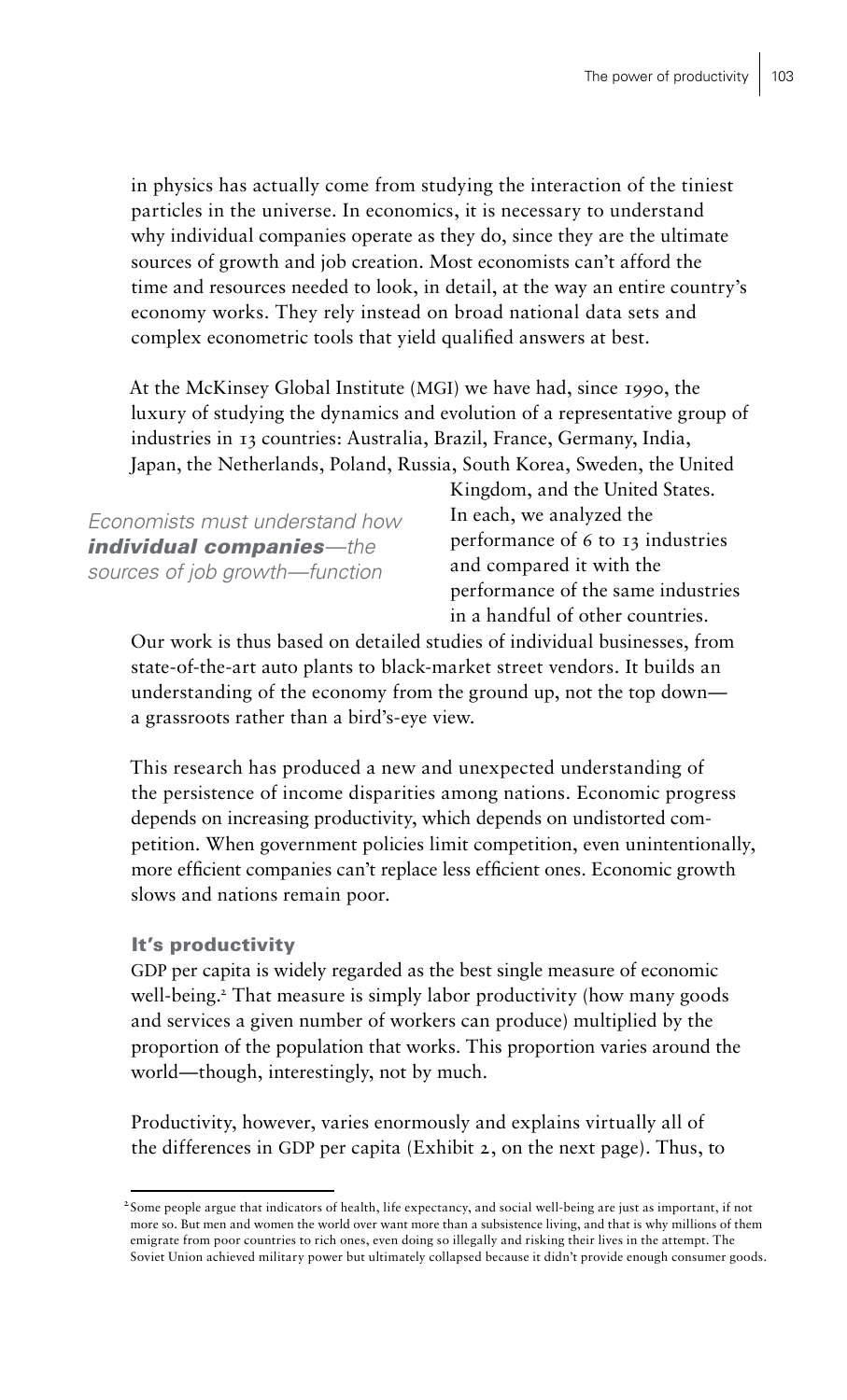

understand what makes countries rich or poor, you must understand what causes productivity to be higher or lower. This understanding is best achieved by evaluating the performance of individual industries, since a country's productivity is the average of productivity in each industry, weighted by its size. Such a micro approach reveals the important fact that the productivity of industries also varies widely from country to country.

This approach yields two crucial insights. First, to understand why some countries are mired in poverty, it is necessary to look beyond broad macroeconomic policies, such as interest rates and budget deficits, and also consider the myriad zoning laws, investment regulations, tariffs, and tax codes that hold back the productivity of industries and thus a nation's prosperity. Of course, macroeconomic stability is necessary. MGI's studies of Brazil, India, and Russia show that without it companies concentrate on making money by exploiting the instability rather than by raising their productivity. Yet a stable economy alone isn't enough to make countries prosper and grow: Japan has had a stable economy for decades but has suffered from ten years of stagnation.

The second insight is the realization that the income level of a country is determined, above all, by the productivity of its largest industries. High productivity in the unglamorous "old-economy" sectors—retailing, wholesaling, construction-is most important, since more people work in them. The fabled high-tech enclaves and financial markets are less so. MGI's study of rapid US productivity growth in the 1990s found that it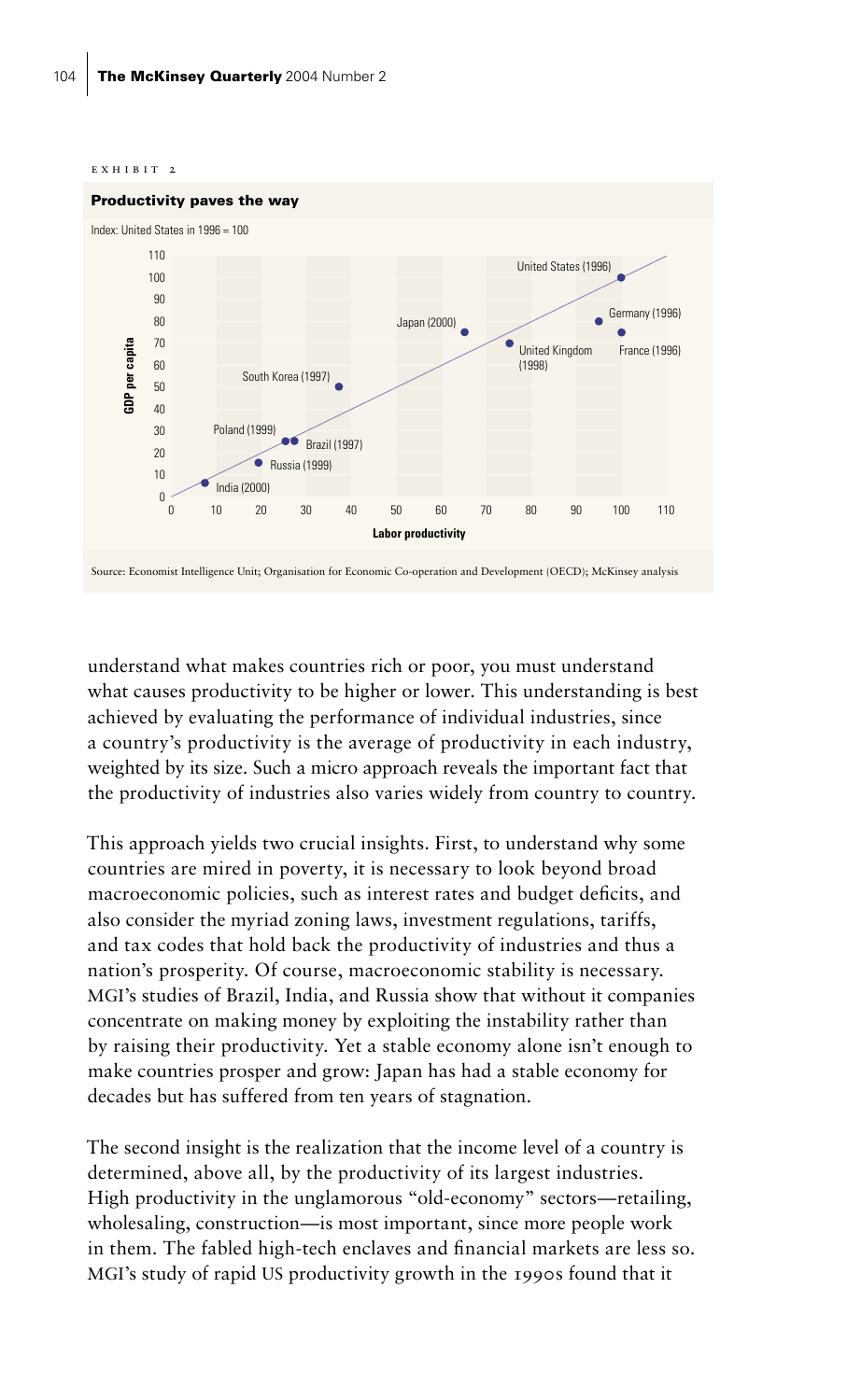```
EXHIBIT 3
```


Source: Bureau of Economic Analysis, US Department of Commerce; US Environmental Protection Agency (EPA); International Comparison Programme, United Nations; Korea National Statistical Office; Mary O'Mahony, Britain's Relative Productivity Performance 1950-1996: An International Perspective; Angus Maddison, Monitoring the World Economy: 1820-1992, Organisation for Economic Co-operation and Development (OECD), 1996; Penn World Table; Brazilian National Household Survey (PNAD); McKinsey analysis

was caused by just six industries, including retailing and wholesaling, not by the vaunted "new economy."<sup>3</sup> IT investments played a modest role. In India, the fast-growing IT industry has yet to raise the living standards of more than a minuscule part of the population.

Differences in productivity also explain the persistence of disparities in wealth among rich nations. Twenty-five years ago, the economies of the United States, Europe, and Japan were generally expected to converge because technology, capital, and business practices flowed freely among them and their workforces were healthy and well educated.

In fact, significant disparities of wealth remain even among rich countries. Despite Japan's world-class automotive and consumer electronics industries, for example, its average per capita income<sup>4</sup> is about 30 percent below the US average. Japan has followed a path different from that of the United States and Europe (Exhibit 3): economic growth during the past 30 years

<sup>3</sup> See William W. Lewis, Vincent Palmade, Baudouin Regout, and Allen P. Webb, "What's right with the US economy," The McKinsey Quarterly, 2002 Number 1, pp. 30-40 (www.mckinseyquarterly.com/links/3896).

<sup>4</sup> Measured at purchasing power parity, not current exchange rates. PPP compares standards of living in

different countries more accurately because it measures the amount of goods and services different currencies can command in their home markets.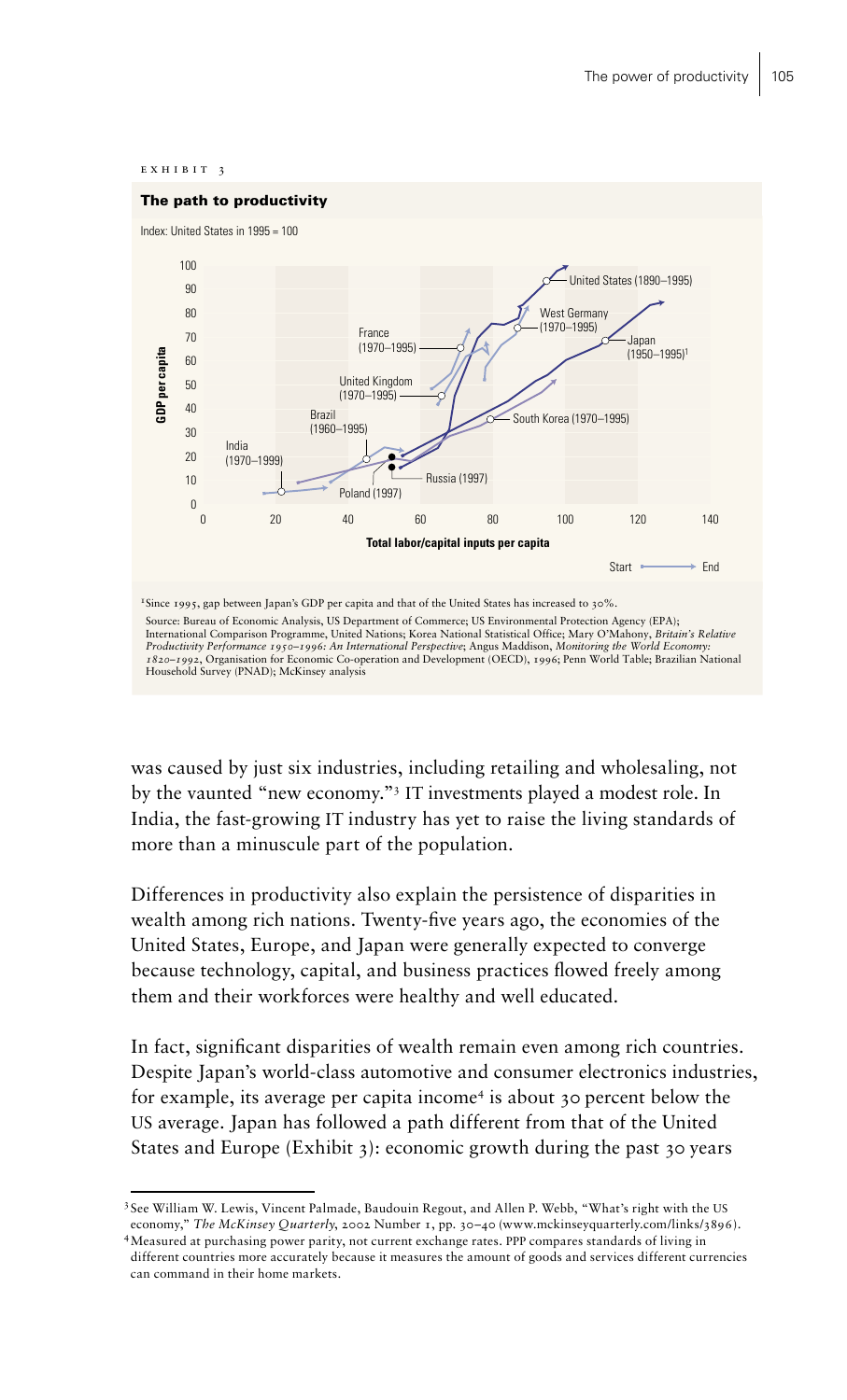has been generated more by massive increases in the number of hours worked and the amount of capital equipment used than by an increase in the productivity of the workforce. South Korea has followed a similar path. But there is a limit to the number of hours that can be worked, and massive inputs of capital that don't earn an economic return eventually lead to diminished growth. Since 1990, Japan's real per capita income has barely grown. South Korea's tiger economy is running out of steam as well.

#### Barking up the wrong tree

Many economists still attribute differences in the productivity of countries to differences in their labor and capital markets. These economists therefore believe that big investments in education and health and generous development loans and grants are the keys to economic growth. MGI's research, however, found that these factors explain few, if any, differences in economic performance.

Consider education. In the early 1990s, Germany and Japan seemed to be passing the United States in economic performance. One of the principal reasons cited was the poor education of the US workforce. Since then, Japan's carmakers have built US factories that achieve 95 percent of the productivity these companies enjoy at home. Whatever the faults of the US education system, on-the-job training clearly compensates for them.

This truth holds for poor countries as well. Some of Brazil's private retail banks are as efficient as any in the world. South Korea's POSCO (formerly Pohang Iron & Steel) may have the highest productivity of any integrated steel producer. Carrefour operates with nearly the same efficiency in emerging markets and in Europe. Poor education systems haven't hindered these companies. If illiterate Mexican immigrants can reach world-class productivity levels building apartment houses in Houston, illiterate Brazilian workers can do so in São Paulo.

Similarly, MGI found that a lack of capital to finance investment isn't the main constraint on growth in poor economies. If local businesses organized and managed themselves as the world's best companies do, they would unleash rapid productivity growth. About 20 percent of India's people work in companies that are structured somewhat like those in the developed world, but their average labor productivity is only 15 percent of what their US counterparts achieve. MGI calculated that these companies could increase their productivity to about 40 percent of the US average without any additional capital investment, $5$  just by reorganizing the way they

<sup>5</sup>Because of low labor rates, the lack of automation would prevent them from matching US productivity.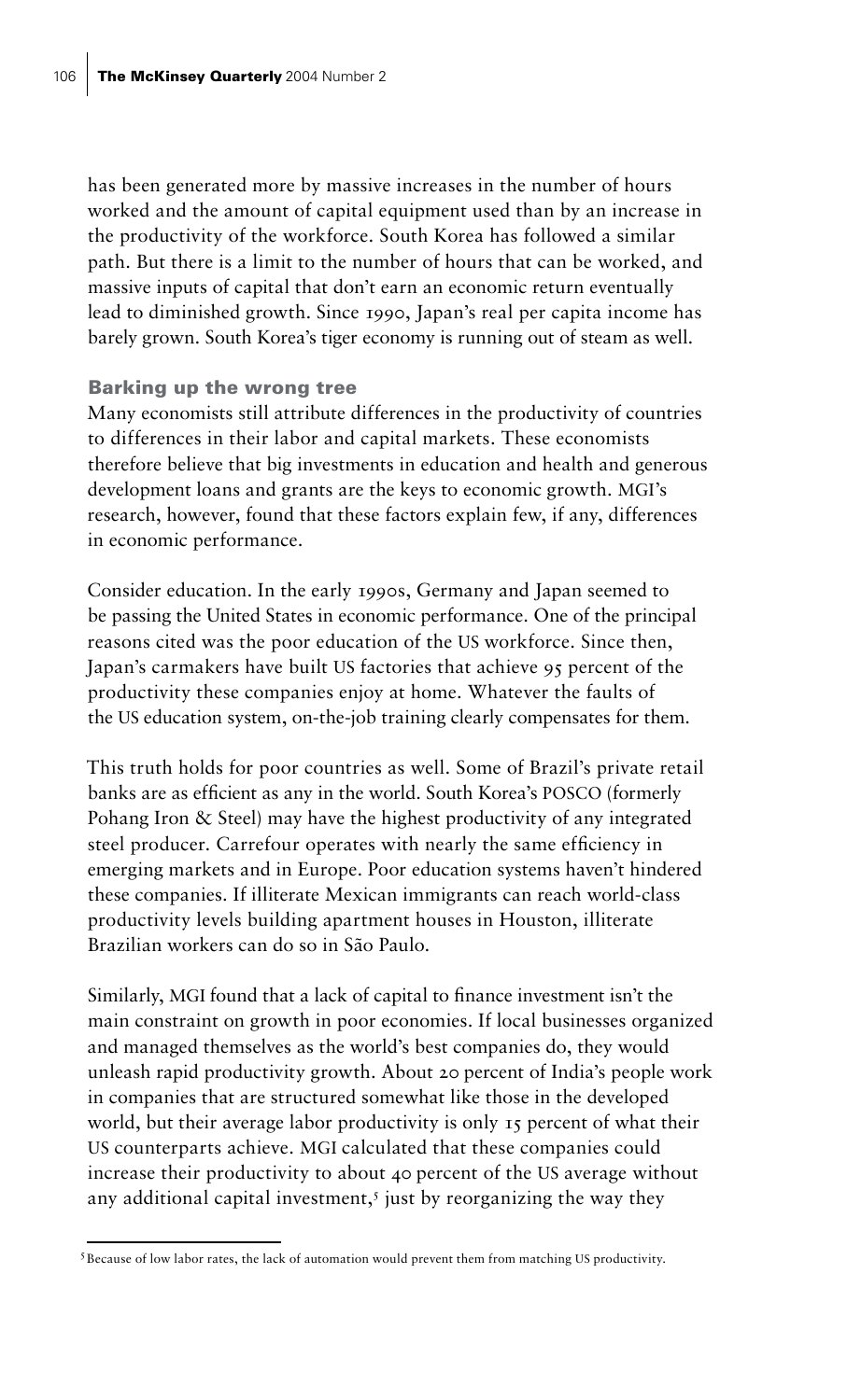conduct work. In 1983, the high-performing Japanese auto company Suzuki Motor invested in a joint venture to make cars in India. Suzuki, which had operational control, built plants like the ones in Japan, organized the work as it is organized in Japan, and trained employees to work as they do in Japan. As a result, the productivity of these facilities is 55 percent of the US auto industry average.

Poor countries thus don't have to wait until they build bigger and better school systems and educate a whole generation of workers. Nor do they

Poor nations **don't have to wait** to build school systems and educate a whole generation of workers

need to wait for more development aid from rich countries. If local businesses followed the proven approaches for organizing production and managing a workforce, poor countries could grow much faster than most people realize.

Domestic savers and foreign investors hungry for good returns would also supply these countries with plenty of capital for new investments.

#### Competition is the key

If differences in labor and capital markets don't matter, what does? In each of 13 country studies, MGI found that the primary answer was the nature of competition in product markets.

Competition is the mechanism that helps more productive and efficient companies expand and take market share from less productive ones, which then go out of business or become more efficient. Either way, consumers benefit as companies offer better goods at lower prices, and this may in turn unleash a burst of new demand.

But government policies sometimes stand in the way of competition and prevent innovation from spreading. Such policies might exclude potential competitors, such as start-ups or foreign companies, or might favor particular classes of companies, such as mom-and-pop retailers. Often, policies (zoning laws, for example) have unintended consequences for business. When they do, competition is less intense and inefficient companies aren't pressured to change. Productivity growth is slower and countries remain poor.

The Washington consensus of the 1990s profoundly underestimated the importance of a level playing field for competition. Over and over again, MGI found industries in which more productive innovators were excluded and less productive companies favored. In much of Europe, for instance,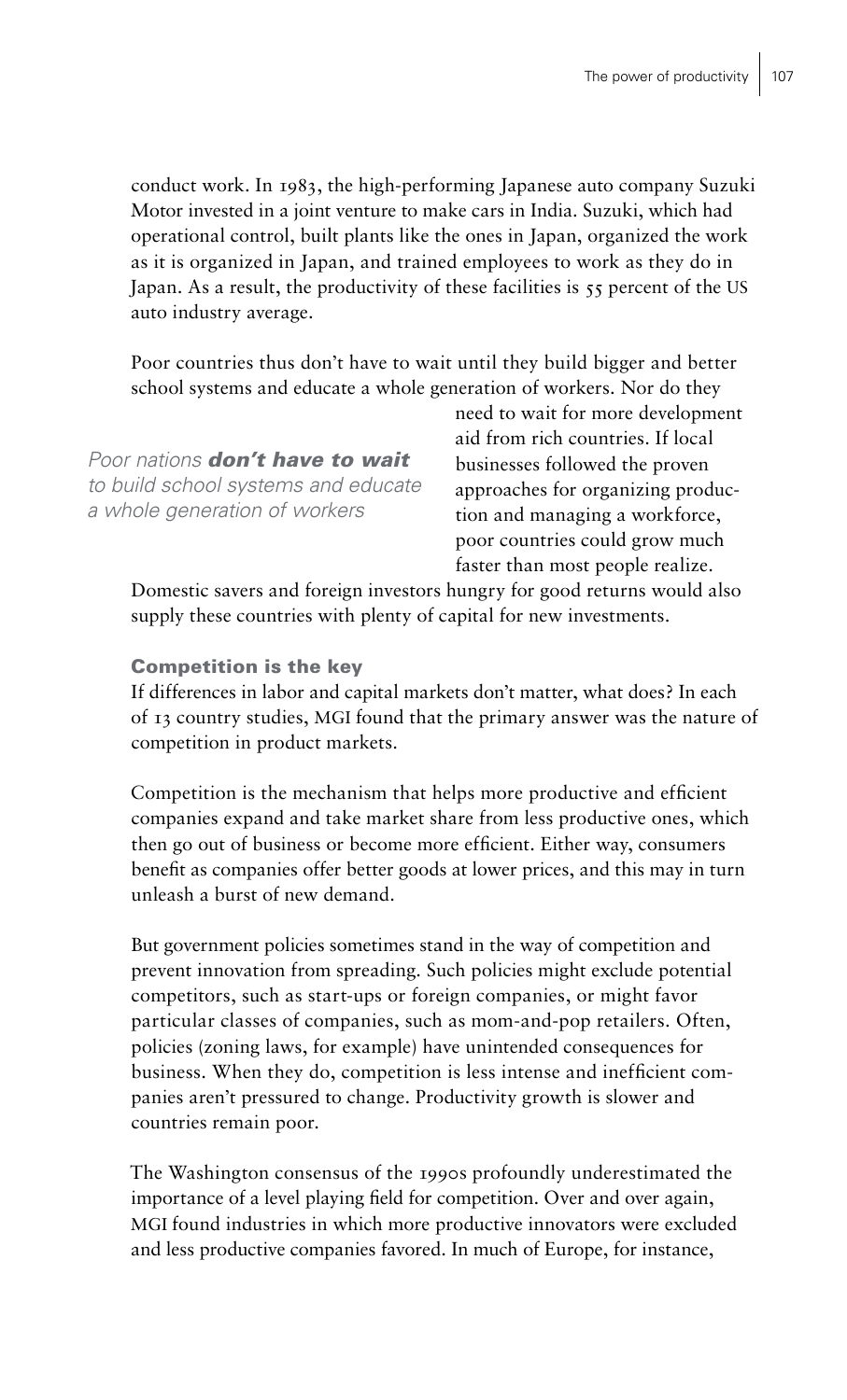zoning laws prevent large retailers from expanding as fast as they could and therefore from replacing less efficient small retailers. Because retailing is one of the largest sectors in most economies, it has important ramifications for a nation's standard of living. For instance, Tesco, the United Kingdom's largest food retailer, has failed to obtain planning permission to build a modern supermarket on the site of a derelict hospital—broken windows and all—near central London because the building is over 100 years old. The result of such failures is lower productivity for the UK economy and higher food prices for consumers.

In Japan, a combination of zoning laws, tax policies, and government subsidies has allowed the smallest, most inefficient retailers to thrive. Today they account for slightly over half of all retailing employment, compared with less than 20 percent in the United States. In one small shop in central Tokyo, I have seen the same hat sit unsold on a store shelf gathering dust for the past 15 years. Every time I'm in Tokyo, I check to see if the hat is still there. It is. The proprietors don't have to sell it to stay in business, since they get subsidized loans. Their shop sits on some of the world's most valuable land, so they know their estate will repay the loans.

Even the United States isn't immune to policies that limit competition. The 2002 steel tariffs, which have since been declared illegal by the World Trade Organization and withdrawn, protected US steel producers from lowercost foreign competitors. The recent increase in US agricultural subsidies does the same.



Poor countries, however, have adopted much more severe market-distorting measures. After the Soviet Union's fall, a flurry of new business activity took place in Russia. It was assumed that more productive companies would replace the unproductive Soviet ones and that Russia would rapidly become rich. But MGI found that the new Russian companies were no more productive than their Soviet predecessors. Why? More productive companies either tried to enter the market and failed or didn't bother to try. For instance, Carrefour, perhaps the best international retailer, concluded that it

couldn't make money in Russia. Like virtually all multinationals, Carrefour pays taxes. The competitors it would face in Russia—the open-air markets don't and thus have a decisive tax advantage. Before the ruble crashed in 1998, open-air markets also sold smuggled or counterfeited goods at prices Carrefour couldn't match.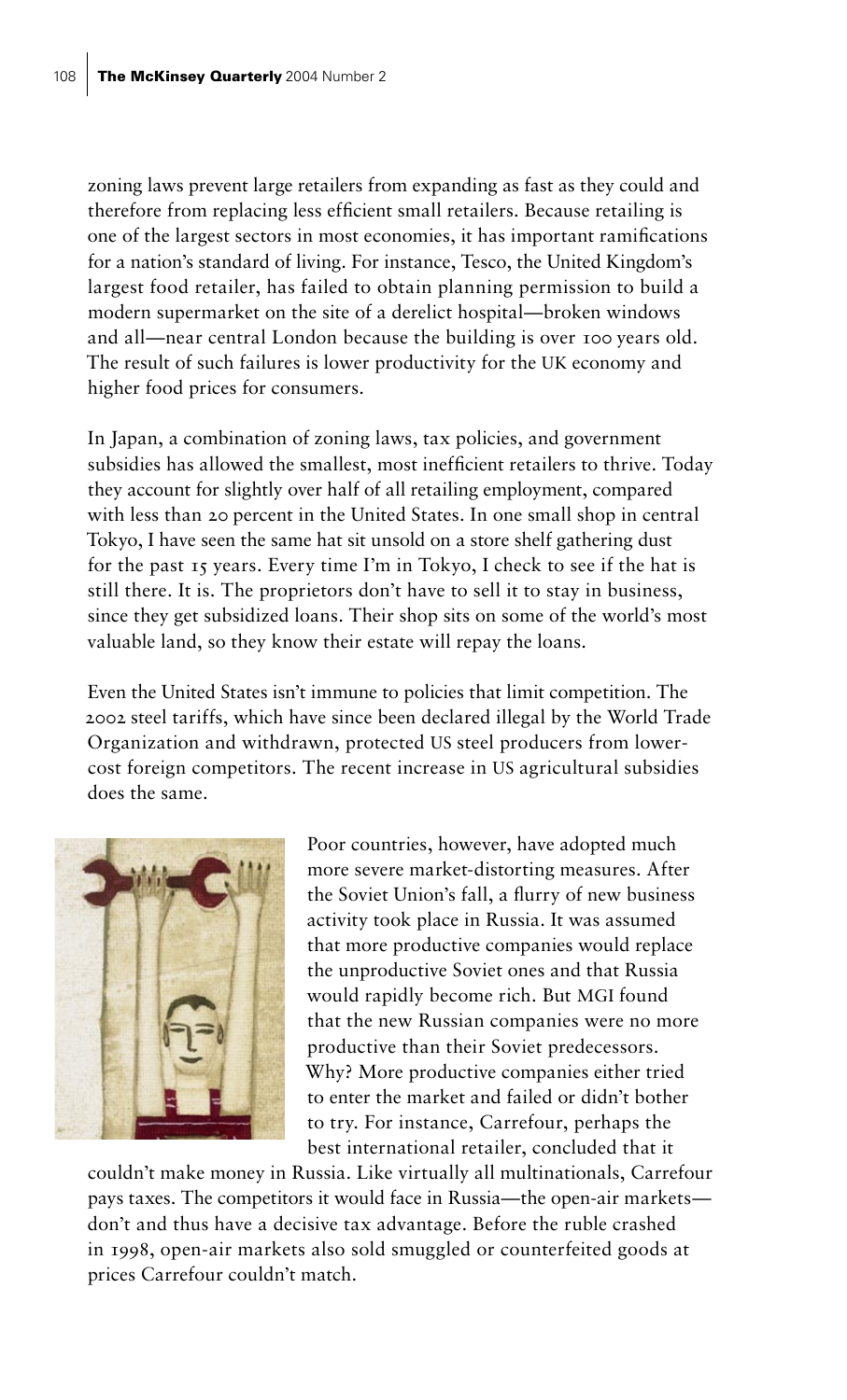A similar situation exists in Brazil. About 50 percent of its workers aren't registered with the government. Although many of these people are poor and wouldn't be taxed heavily, the total revenue forgone is substantial because of the number of workers involved. As a result, Brazil must collect twice as much in profit, employment, value-added, and sales taxes from corporations as the United States does to finance its government.<sup>6</sup> When taxes are included, it costs more productive companies as much to do business as it costs less productive, informal ones, which don't pay taxes. Modern, productive enterprises can't easily take market share from their unproductive counterparts, and the economy's natural evolution is stymied.

#### EXHIBIT<sub>4</sub>





Source: Interviews; Society of Indian Automobile Manufacturers (SIAM); McKinsey analysis

Meanwhile, in India the government has directly limited competition by insisting that several hundred consumer goods can be manufactured only in small-scale plants. As a result, Indian consumers pay higher prices than they should, and India, unlike China, hasn't become a global center of low-cost manufacturing. (China actually exports)

to India.) Moreover, in housing construction, competition among developers and construction firms is based not on cost and productivity advantages but on gaining control of scarce parcels of land with clear ownership titles. Over 90 percent of land titles in India are subject to dispute, and nobody is going to invest in land someone else might claim.

If poor countries eliminated the policies that distort competition, they could grow rapidly. India's government, for instance, abandoned many of the limits on foreign investment in the country's automotive industry during the early 1990s. Subsequently, prices fell, demand for cars exploded, and output nearly quadrupled (Exhibit 4).

#### The barriers to growth

The main obstacles to economic growth in poor countries are the many policies that distort competition. Why are they so pervasive?

For one thing, most people favor the social objectives that inspire high minimum wages, small-business subsidies, and other business policies. They

<sup>&</sup>lt;sup>6</sup>Brazil's bloated government contributes to the high tax burden and thus is an obstacle to growth. It currently spends 39 percent of the nation's GDP, compared with 37 percent in the United States. Back in 1913, when the United States had the same per capita income Brazil has now, the US government spent only 8 percent of the country's GDP.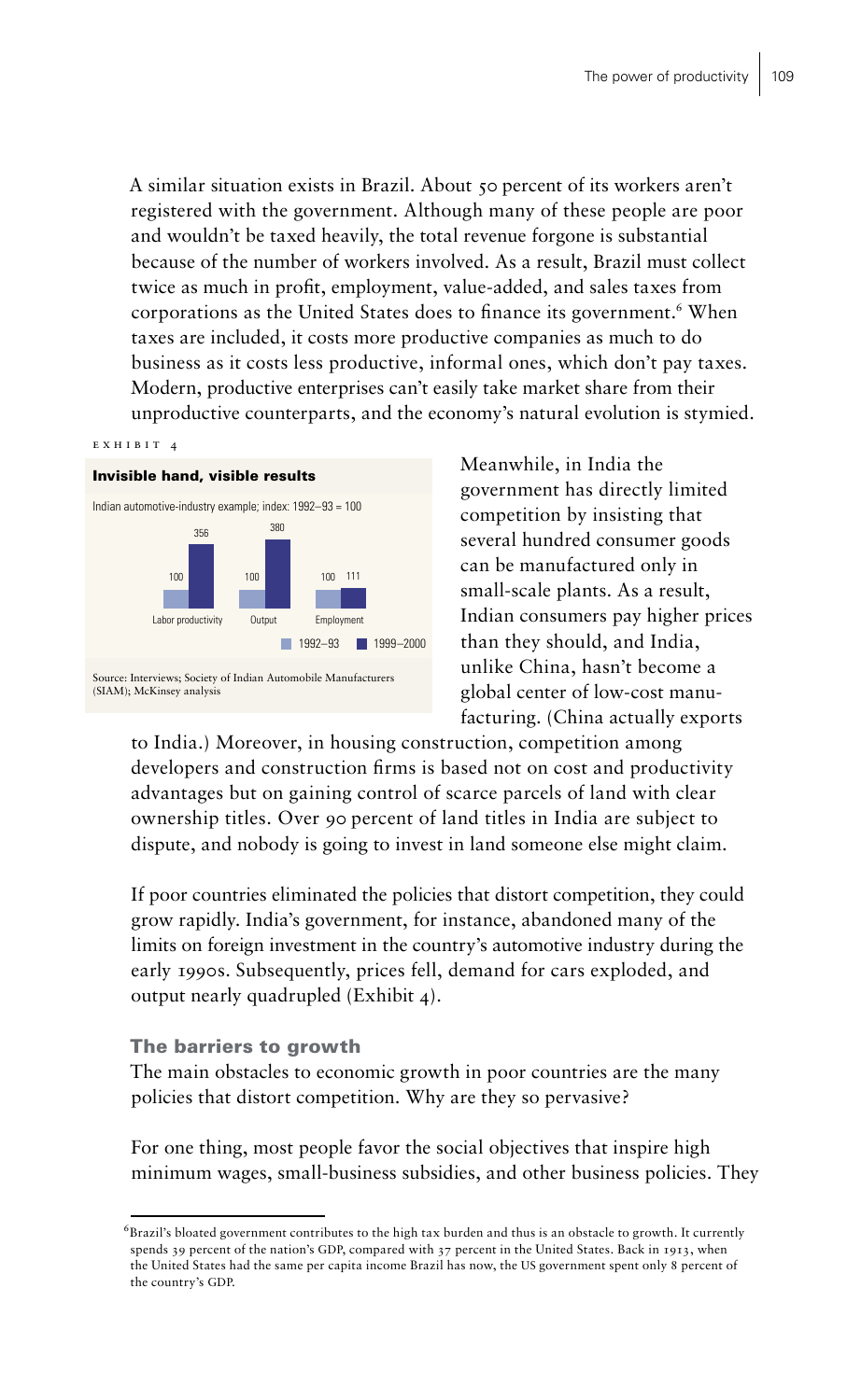may not be aware of the unintended adverse consequences that create major barriers to growth. Instead of attempting to achieve social objectives by limiting competition, countries should allow fair competition and thereby generate more national income, which can then be redistributed through taxes and government subsidies for the desperately poor.

Even more important, countries have bad policies because they benefit certain people. In rich countries, special interests generally aren't allowed to have their way so much that they can significantly undermine the common

Countries follow **bad policies,** above all, because they benefit powerful or well-connected people good. Most poor countries lack these limits. Moscow's government officials, for instance, allocate housing contracts to their cronies in the old Soviet construction companies. As a political favor to

small companies that can't pay their bills, local governments in Russia prevent energy companies from cutting off their power. India's domestic retailers are wholly protected from foreign direct investment by global best-practice retailers.

In poor countries today, every domestic firm is a potential special interest that stands to lose from more competition. These unproductive firms' workers often think, mistakenly, that they too stand to lose. Certainly, the prospect of finding new work in an economy where most jobs pay nearsubsistence wages is frightening. But to have healthy economies, countries must allow unsuccessful owners and managers to fail so that more productive ones can take their place. In that healthier economy, workers will find a better job market.

## Think consumer

Undoubtedly, dismantling barriers to economic growth is difficult. Some firms must be allowed to go out of business, thus forcing workers to find new jobs. Industries must be opened to foreign competition, and the enforcement of tax codes and other regulations must be strengthened. And governments must stand up to special interests.

How can countries muster the political will to do all these things? The answer lies in focusing on consumers, not producers. Many people think that production itself creates economic value—an idea that sometimes makes governments protect businesses regardless of their performance. This approach is mistaken. Such people and governments fail to understand the link between production and consumption. Goods have value only if consumers want them. Otherwise sheer production does little to raise standards of living.